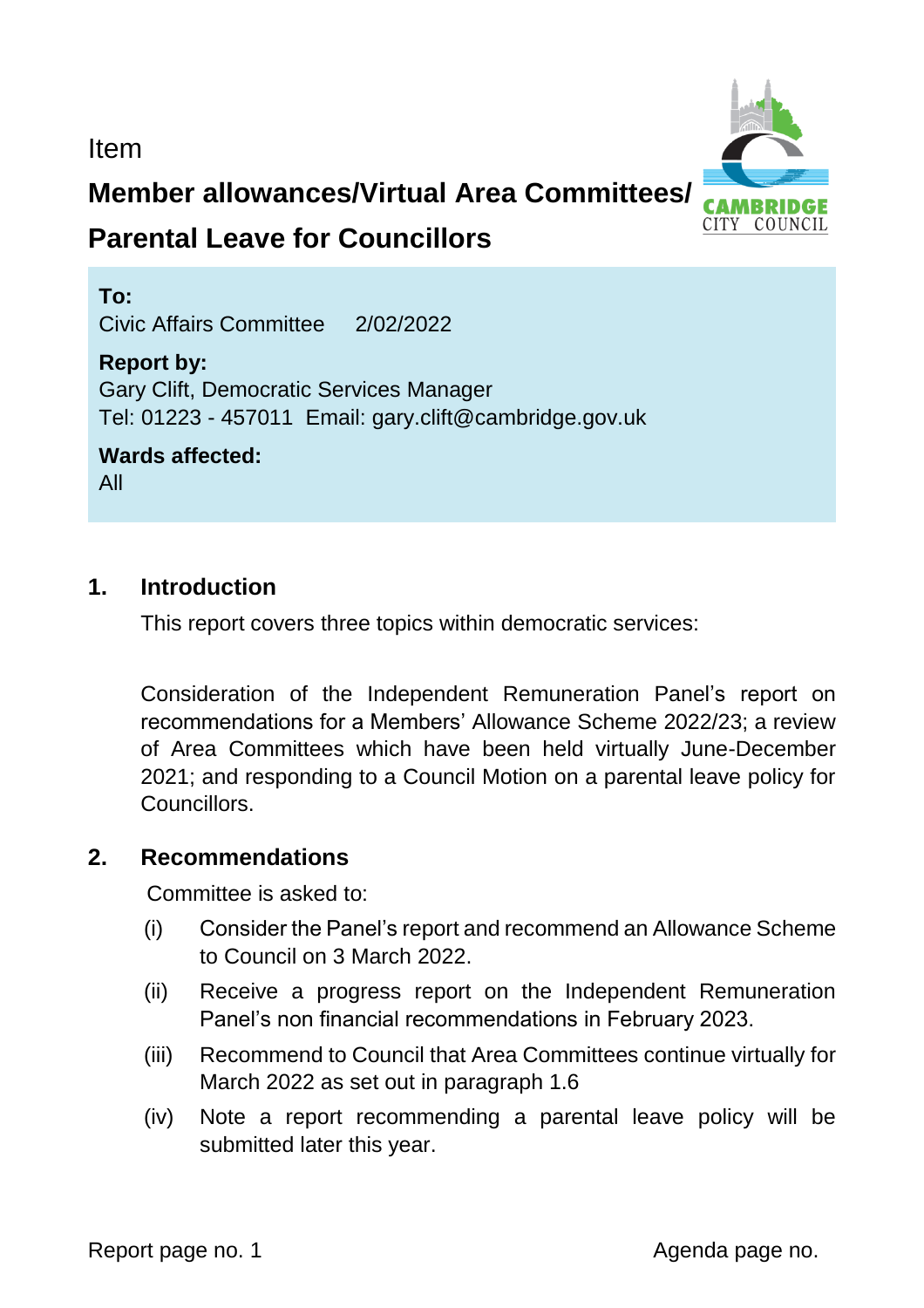### **3. Background**

#### **Members' Allowances**

- 1.1 The payment of Member Allowances is regulated by the Local Authorities (Members' Allowances) (England) Regulations 2003 and overseen by an Independent Remuneration Panel (the Panel). Allowances are split into two categories, basic allowance which is available to every member of the Council and special responsibility allowance which apply to specified positions identified in the Regulations and any additional positions of special responsibility that may be identified by the Panel. Special responsibility allowances increase because they are linked to the Basic Allowance as a multiplier or fraction, so for example an Executive Councillor SRA is 2 x Basic Allowance, the Chair of Civic Affairs Committee SRA is 0.25 of a Basic Allowance.
- 1.2 The Members' Allowances Scheme was comprehensively reviewed and approved in July 2016, with additions on some minor aspects with relation to special responsibility allowances in subsequent years. In February 2021, Council agreed to freeze the Allowances Scheme for 2021/22 at 2020/21 levels. The current scheme is appended for reference and the Panel's report and recommendations are attached.
- 1.3 The proposed changes to the current scheme are that:
- -any percentage increase in the Basic Allowance is the same as for local government employees agreed through the National Joint Committee (this replaces increases in line with the National Living Wage)
- -those councillors who are members of a Combined Authority committee receive a special responsibility allowance and that the SRAs are at the same level whichever the committee
- -the two Deputy Leaders of the Council receive a special responsibility allowance

-the non-statutory Deputy Leader's role is defined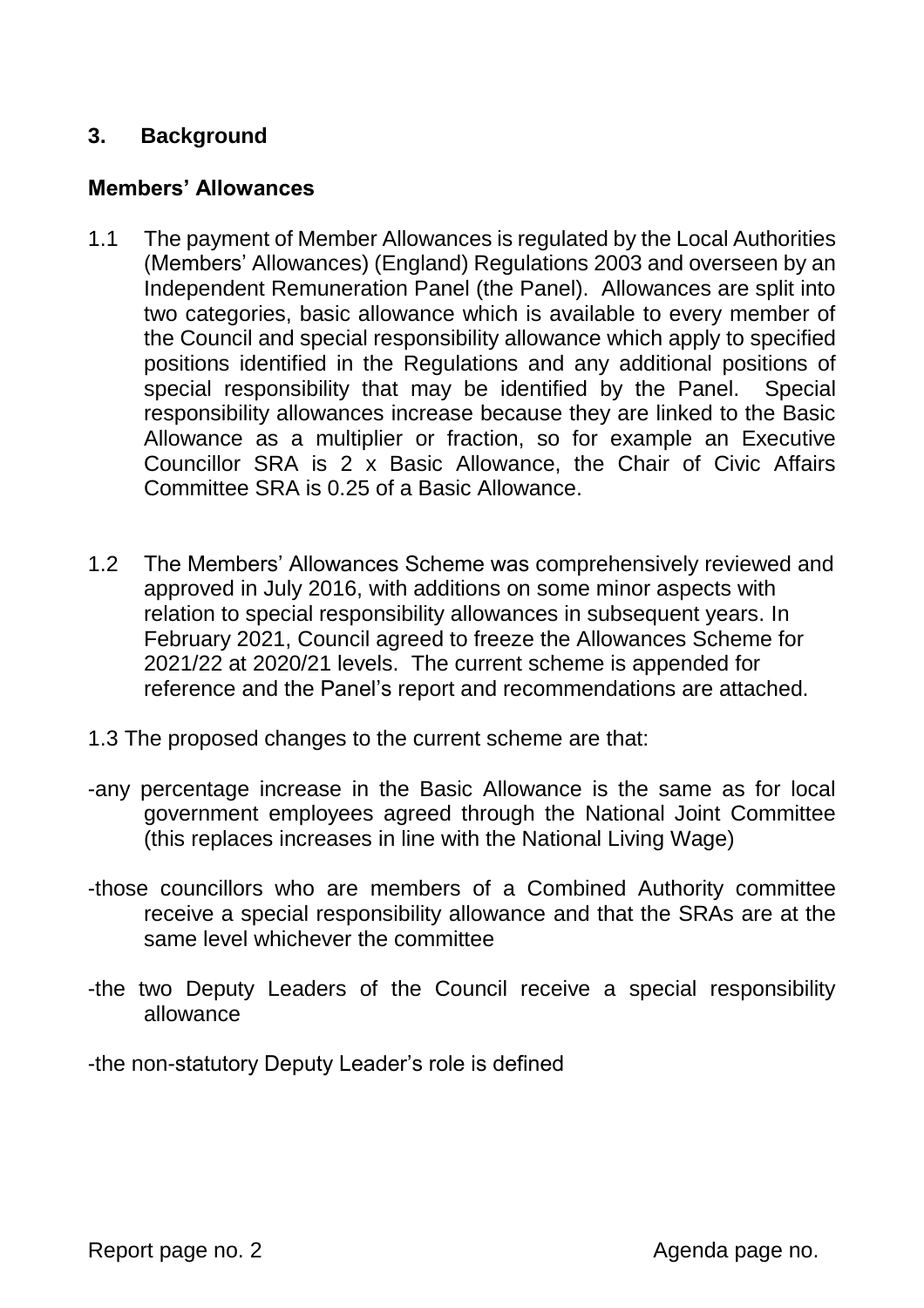- 1.4 The Panel have made many recommendations (**marked R below**) relating to the way councillors work and what officers should address to make the job of a councillor more manageable.
- 1.5 It is worth noting that whilst the Independent Remuneration Panel was doing its work in the autumn 2021 and seeking views from city councillors, an assessment of the Council's decision making and governance by the Centre for Governance & Scrutiny was being done at the same time, resulting in some synergies/cross-overs. It is envisaged an action sheet will be developed combining the two. A report reviewing progress on each recommendation will come to Committee (and be circulated to the Panel) next February. Updates inyear will be given to the Chair and spokes, and other Members will also be involved because of the range of topics covered.

#### Time efficiency

To increase the efficiency and effectiveness of meetings:

**R**-Use hybrid / remote meetings where possible

This is being done. Pre committee briefings, Topical briefings, non-decision making fora are all being held on-line. Hybrid meetings are now possible (from January 2022) in the Council Chamber/Cttee Rooms.

**R**-Use proxy voting if it becomes possible to do so

This will require legislation and the Council has written to Government and Local Government Association.

**R** - Consider pairings between political groups This would be for councillors to agree to and advise officers accordingly.

**R**- Continue to lobby Government with evidence of improved efficiency/effectiveness/attendance when using a hybrid meeting structure

There is a continuous campaign run by LGA and Association of Democratic Services Officers and Local Government Lawyers on this, most recently when the Omicron Covid variant emerged in December 2021. There is a current on-line petition to Government.

**R** - Consider chair's training for all – for both the chairs and the chaired – what to expect from meetings, agendas, reports, executive summaries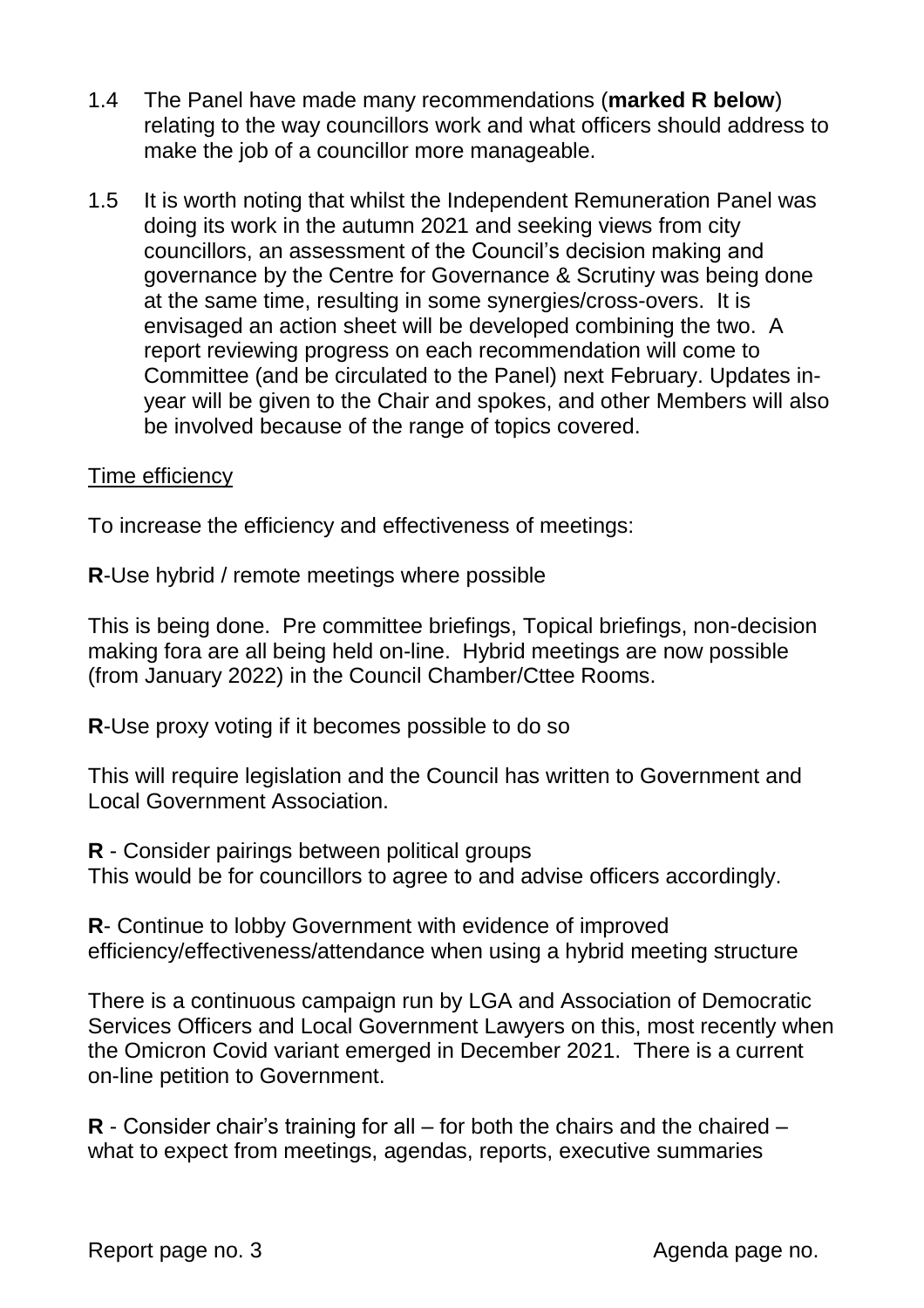Professional training is offered to new Chairs and Vice Chairs and current Chairs. It could be arranged for a larger number if councillors agree it would be worthwhile. We will review the range of training opportunities with training champions including the scrutiny role of the councillor.

**R**- Consider improvements in paperwork for meetings – this to include training for officers in report writing

Officers can respond to this internally, however the issue of the quality and volume of paperwork for joint meetings and the ease of access to the location of those meetings will need to be passed to the relevant Leaders of those partner bodies, which we shall do by sharing this report with them.

**R**- Consider the timing of meetings and length of meetings (balancing late evening travel / those in full-time work)

Committees can review the day and time of meetings, usually this is done at the start of the Municipal Year, officers would like to understand better what changes/improvements could be made.

**R** - Consider a reduction in the number of meetings per committee and / or the number of committees

An assessment by the Centre for Governance & Scrutiny was undertaken in November 2021. Members will be briefed soon on the findings and this recommendation fits with this piece of work.

**R-** Consider whether Area Committees still have a use An assessment by the Centre for Governance & Scrutiny was undertaken in November 2021. Members will be briefed soon on the findings and this recommendation fits with this piece of work.

**R**-Increase (and stick to) deadlines for reports and amendments for meetings

Leadership Team monitors performance on late reports submitted by officers. The Forward Plan is published 28 days before an Executive Decision is taken. However, there are a minority of times when reports are late and explanations are legally required to be given.

Amendments can be put to a committee by a councillor with no notice. A change to council procedure rules would be required if there was to be a deadline (like in the case of Full Council meetings)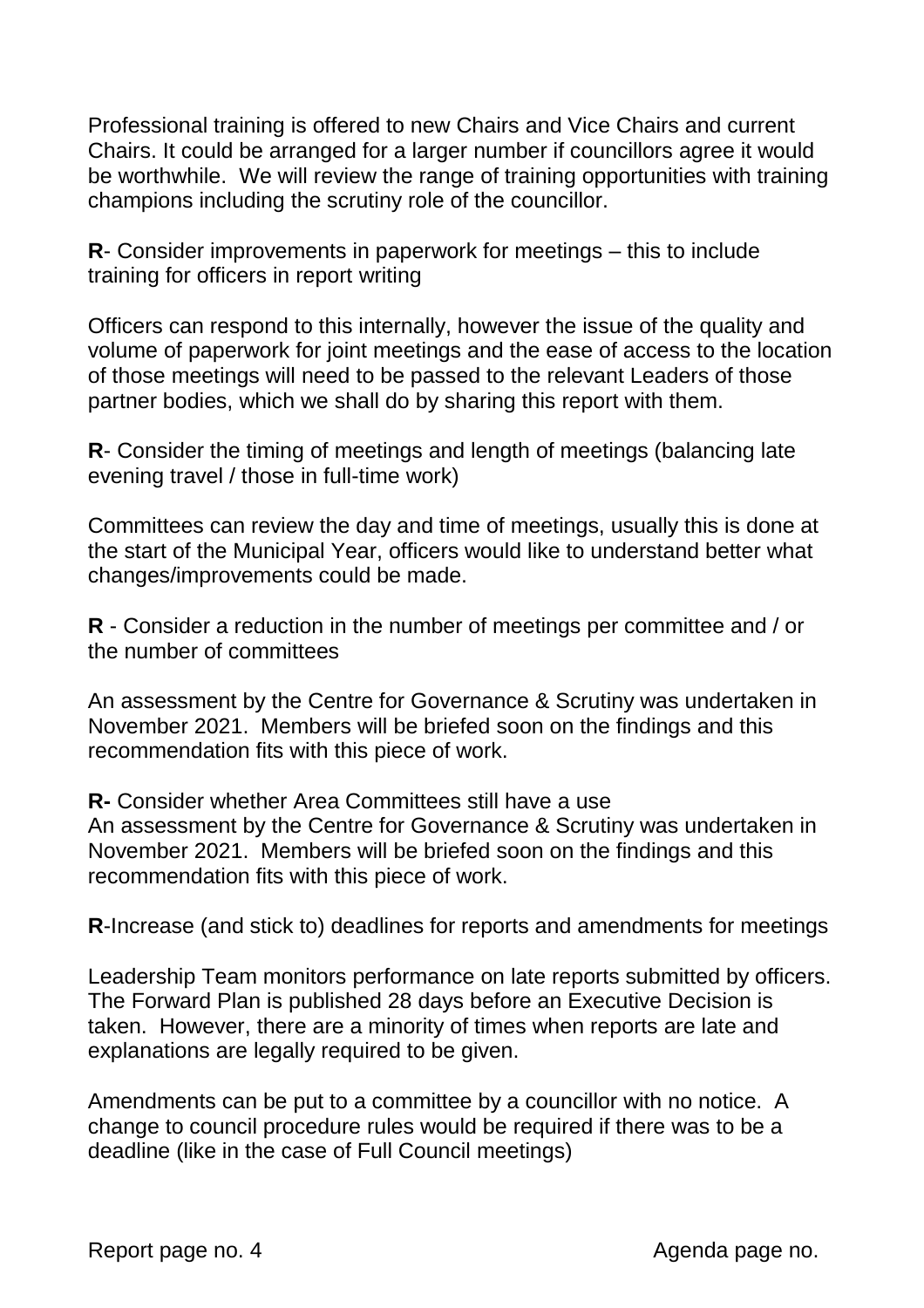**R**- Keep abreast of the opportunities provided by new software

The Council's Our Cambridge programme will focus on improvements and efficiencies and councillor ways of working will be part of that work. Culture change must be reflected and practiced by the leadership of the organization, both political and managerial.

#### Job satisfaction and well-being

**R**- Introduce a Parental Leave policy – for new babies – to include cover for all Councillor duties including ward duties Introduce a Carers' Leave policy – for continued care of dependents – older children / elderly relatives / disabled dependents – to include cover for all Councillor duties including ward duties

This will be reported in later this year.

**R**- Consider accessibility issues for all venues and ensure that partner bodies do likewise

We will share this report with our partners. Area Committee venues are chosen only if accessible.

**R**- Consider an exit interview for Councillors standing down

This will be incorporated into leaver's actions for the EA to Leader and Members' in April of each year.

**R**-Consider a cross-party 'youth group' of Councillors

This is a good idea and new councillors 2019 suggested that cross-party engagement for newly elected councillors could be a positive contribution to the political culture and dynamic-unfortunately this didn't happen because of the pandemic. This would be a matter for councillors themselves to determine and it need not be formal.

#### For new Councillors

**R** Access to information – on-line briefings have been well received as has 'who does what' in the Council. This could be expanded to 'who to go to' in the City Council and with enhanced information about County officers and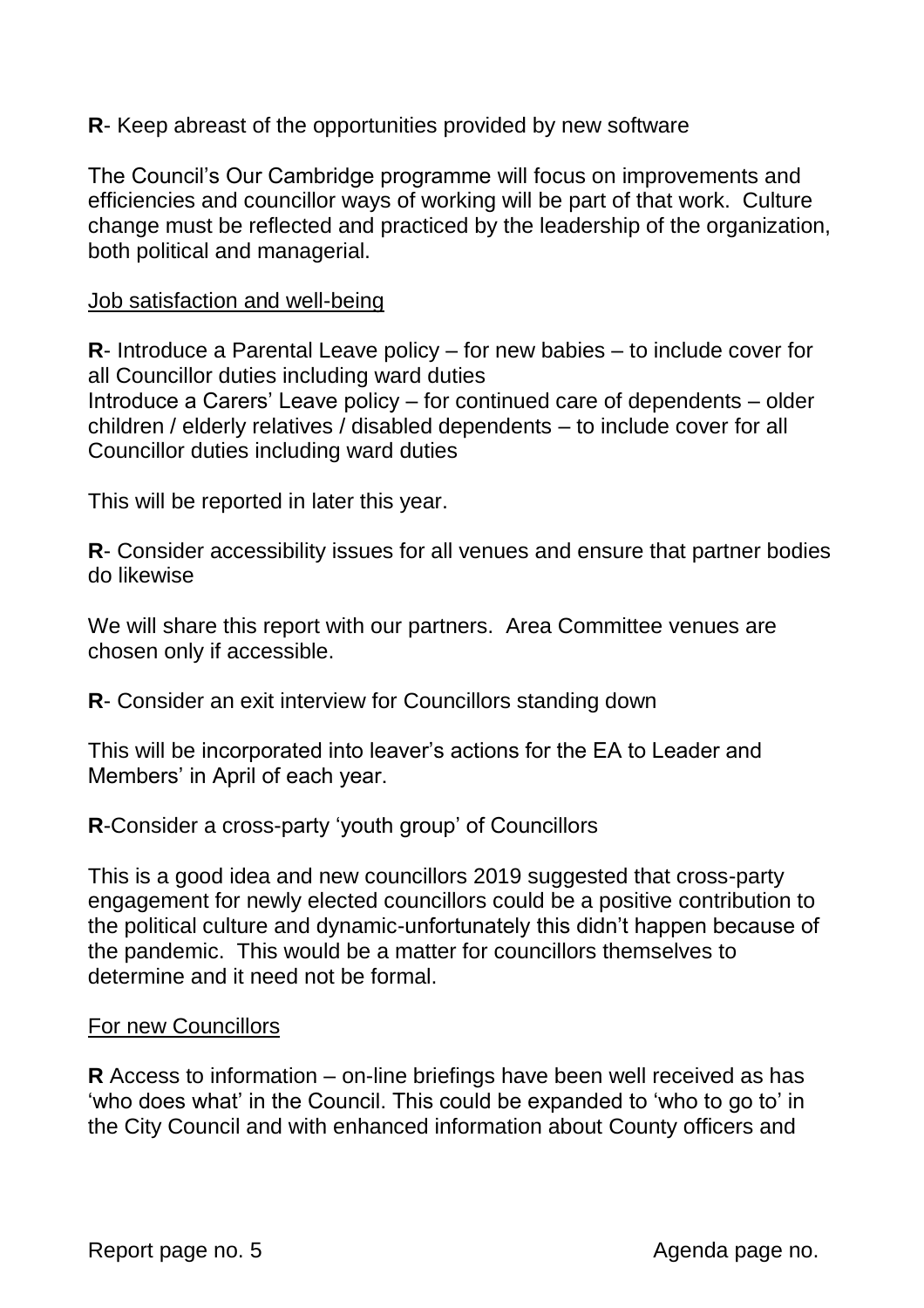other partnership groups as appropriate – to be sent to both new and experienced Councillors

Regular officer changes/restructures mean the Who Does What document can quickly get out of date. Keeping a document up to date for external organisations would be extremely onerous. We have a dedicated Members Support Officer who is linked into a network of colleagues across various organisations and who is there to help and direct councillors find the right officer for their purpose. We will explore how councillors can be integrated into the Council's internal library of information, this is being done across the other two councils HDC/SCDC supported by 3C ICT.

**R** Induction training – consider whether to rerun or provide an update after 6 months

We contact newly elected councillors for feedback in late summer each year to see how they are doing and whether they need any updates/assistance. We will in future ask about a refresher. We also liaise with the new Councillors and the Member Training Champions as we develop each new Induction.

**R-** Consider further/different training for new minority group Councillors

We will liaise with the Green & Independent Group to establish what additional support is required.

**R** - Consider the provision of an FAQ page for Councillors – this would need an officer to keep it updated

Councillors don't have access to CityNet. We would need to think where this would be and what would it contain. Are there other ways in which Members can get this information? Members have a dedicated support officer who is able to support them. We will explore how councillors can be integrated into the Council's internal library of information, this is being done across the other two councils HDC/SCDC supported by 3C ICT.

**R** - Mentoring – consider formalising a mentoring system for new Councillors. This is particularly pertinent for those in the minority group.

This requires investigation with councillors as Groups do have a buddy system in place.

In relation to Councillors with SRAs / Executive Councillors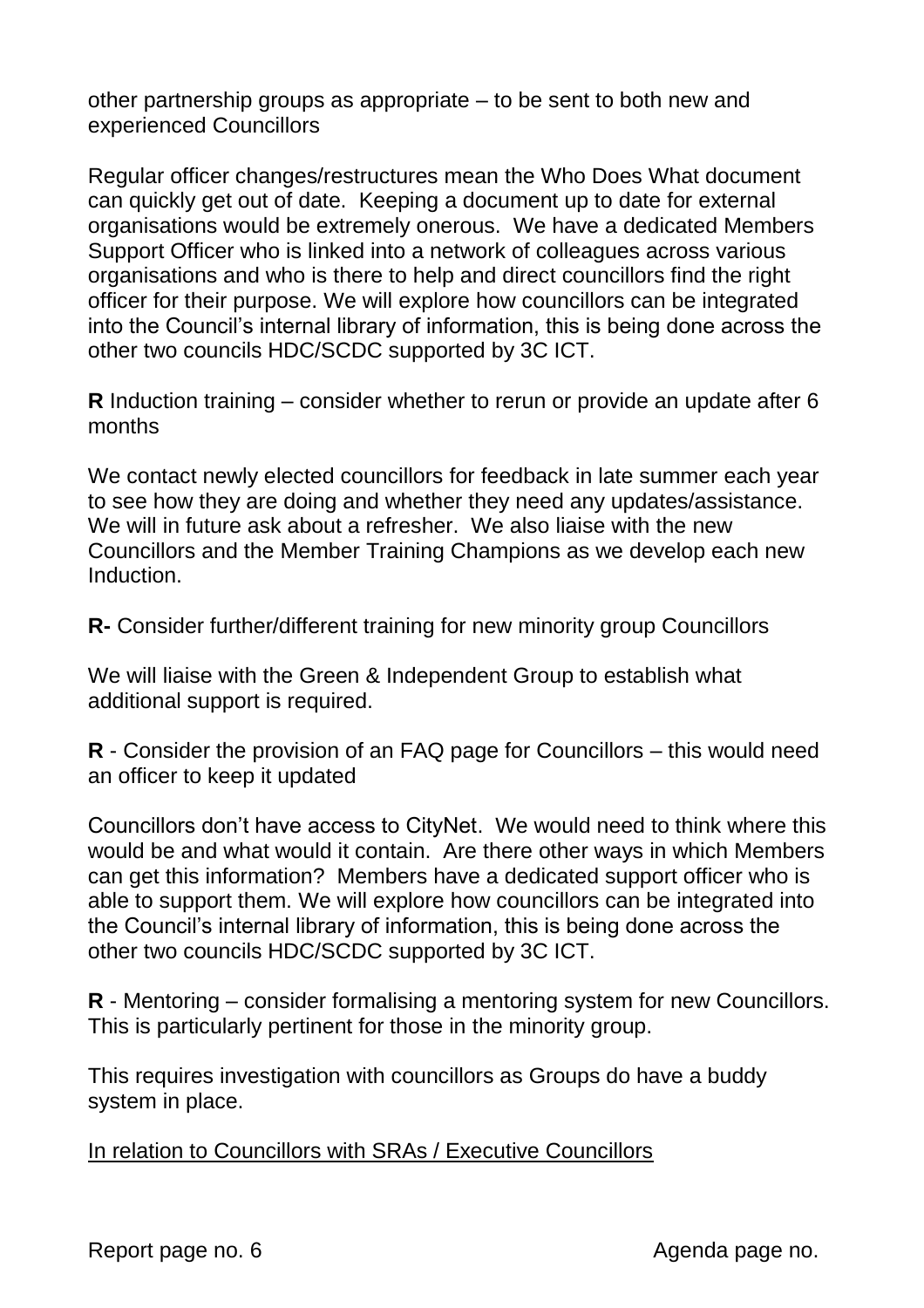**R** - Consider different structures of delegation to encourage diversity in these roles and to spread the load **R**- Consider streamlining the organisation of the Council

Both these recommendations are for Leadership Team/political leadership.

#### Case work

**R** - Initially, to research and introduce case-work software – there are several to choose from

The EA to Leader and Members is undertaking initial investigation on thismembers need to be involved. This will look at self-serve options on the market which are low-cost eg <https://ecasework.com/> and what use can be made of the council's customer services software.

#### **Expenses**

**R** Investigate the reasons for the poor take-up of claimed expenses

Each year Councillors are reminded of the allowances scheme. As a small district council (in geography) there are less claims for travel. When councillors attend conferences they claim rail travel/hotel/subsistence. There is now an on-line claim system connected to payroll where councillors can submit claims.

#### To encourage diversity – strategic issues

**R**- Those Councillors of working age rely on flexibility in their paid work. Consider an outreach to employers in relation to their social responsibility and to outline the value that service as a Councillor will bring to them as employers, ie training and development in management areas. (This was done nationally to encourage employers to support their staff in taking up school governorships and was very successful with large and medium sized employers.)

This is an action that will be taken forward in 2022/23.

**R** - Reach out to pre-Councillors – to encourage and give a realistic view of Councillor work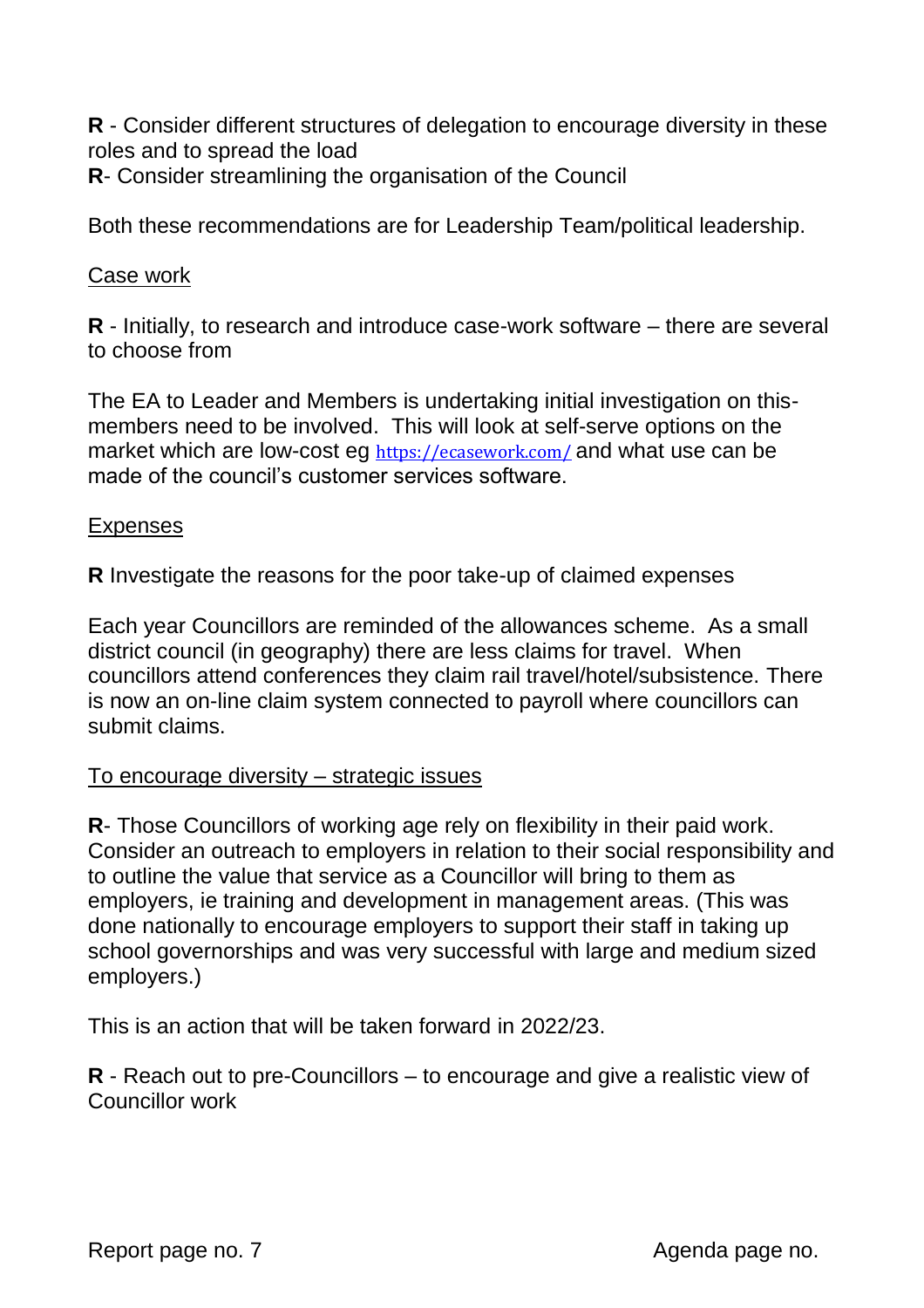Every person standing for election is given information about the Councillor induction period (May to June). We will update information on the website about becoming a councillor. There is also a responsibility on the part of political parties to be honest to prospective candidates about what the workload will be like.

## **Virtual Area Committees**

1.6 Councillors have been asked whether for March 2022 cycle, Area Committees should continue to be held virtually (ie. on-line via the Council's MS Teams). At the time of writing eight councillors had responded:

4 preferred on-line (1 acknowledging hybrid in the long-term)

- 2 preferred on-site
- 1 hybrid
- 1 no strong view.

The Labour Group has commented that there is a preference for virtual meetings for now.

The number watching an area committee live between June and December 2021 varied from 32 to 4. There is no significant uplift in attendance/viewing by holding the meetings virtually, but equally no significant reduction.

The officer view is that the March 2022 cycle of meetings should be held virtually and that councillors are consulted again in good time to make decisions on Area Committees scheduled for June 2022. This could mean a further report to this committee to consider the issue further in May.

The reasons for retaining virtual meetings are primarily the remaining uncertainty over the public health situation. Also it will not be straightforward to find appropriate venues in the local area as there are differing approaches to coming out of Plan B, notwithstanding we would normally confirm bookings well in advance.

## **Parental Leave Policy**

1.7 At its meeting on 21 October 2021 Council adopted the following Motion:

This Council resolves the following.

1. To adapt to suit a Cambridge context the parental leave policy drafted by the LGA Labour Group's Women's Task Force and to bring the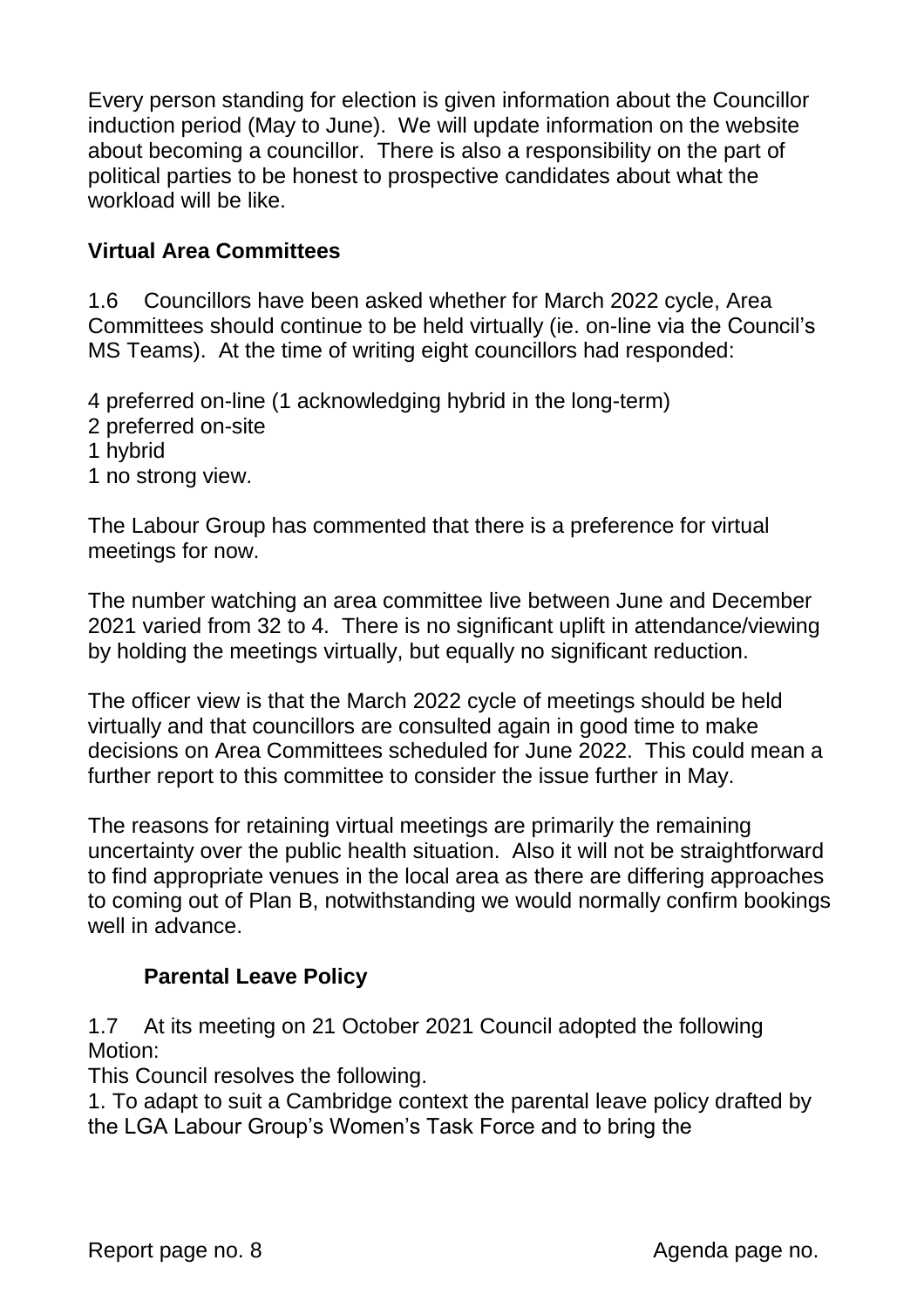recommendations to Civic Affairs as part of the next round of discussions on councillor remuneration.

2. To ensure that councillors with children and other caring commitments are supported as appropriate.

3. To acknowledge this is only one part of the picture, and to commit to investigating other inclusive policies and bringing those recommendations forward in the future.

4. To write to the Secretary of State for Levelling Up, Housing and Communities to urge him to introduce legislation to allow councils to adopt remote and hybrid meetings where they deem it appropriate to do so. 5. Further to this council's resolution at Civic Affairs on 9th October 2019 (19/41/Civ), that this council shall continue to apply pressure via the Local Government Association and any other appropriate routes to allow for proxy voting for local government for those on parental leave, which is not currently permissible, despite already being available to MPs in parliament.

# https://local.gov.uk/parental-leave-policy-councils

It has not been possible to bring proposals to this meeting because of officer resources. A report will brought later in the year following consultation with a representative from each of the Political Groups and taking into account the Independent Remuneration Panel's report and the outcomes of the Centre for Governance and Scrutiny Review.

# **4. Implications**

# **(a) Financial Implications**

On the Allowances Scheme, if the recommendations are adopted on basic allowance an increase would await whatever the officer national pay award is agreed for 2022/23, but for illustration a 2% increase would equate to £4,376 increase overall on the budget. For the new special responsibility allowances it would increase the budget by £15,630. The final figures will be reported in any Finance recommendations to Council in July.

For room hire and audio provision at Area Committees, there is funding in the 2021/22 budget for March 2022.

## **(b) Staffing Implications**

# **(c) Equality and Poverty Implications**

The Panel's recommendations aim to address some of the impediments to a manageable councillor workload/life balance. In the Panel's Terms of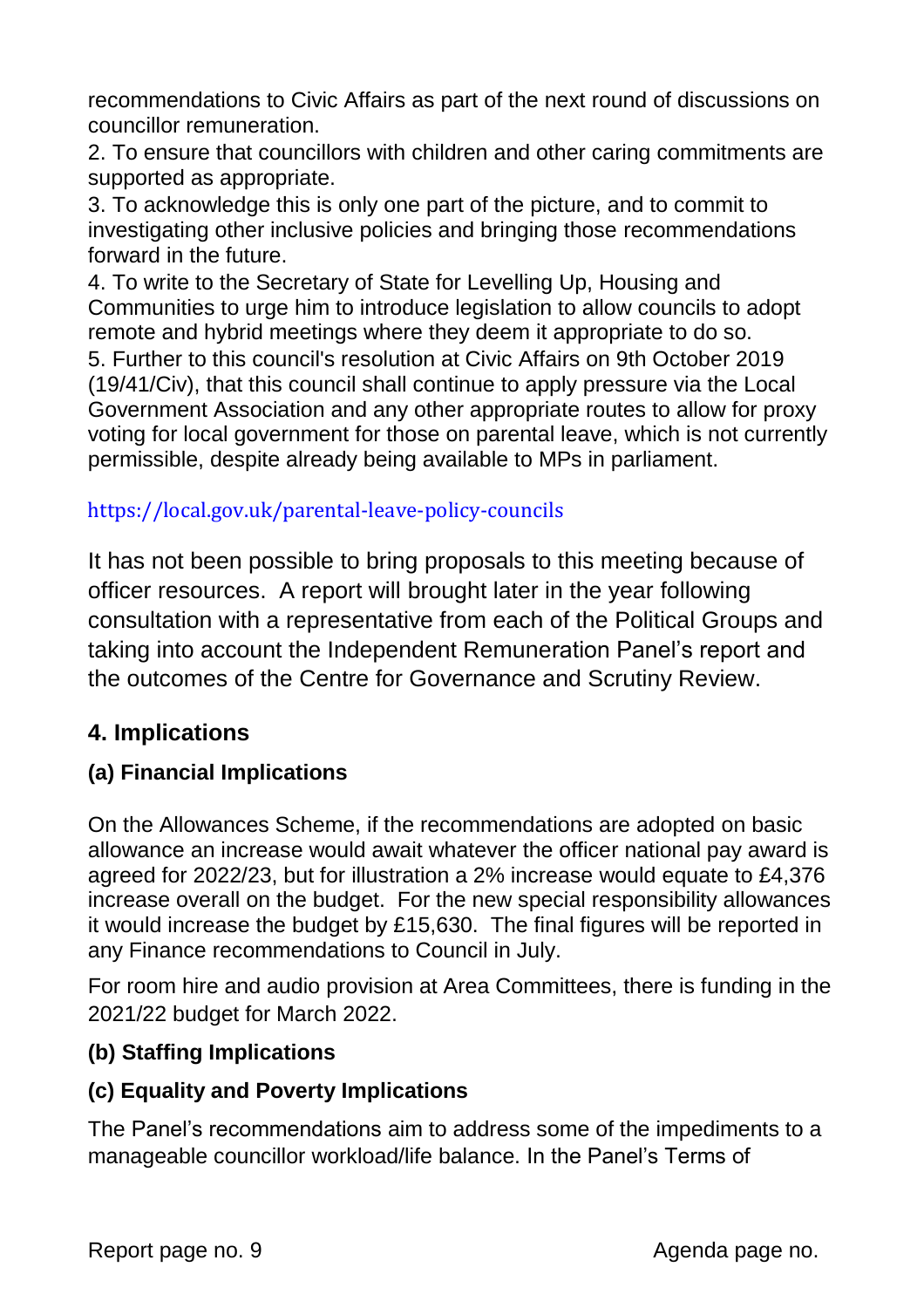Reference it requires recommendations ensure that equality and diversity implications are considered so that a diverse range of Councillors can be attracted.

## **(d) Environmental Implications**

## **(e) Procurement Implications**

### **(f) Community Safety Implications**

Nothing specific for the above.

If you have a query on the report please contact Gary Clift, Democratic Services Manager, tel: 01223 - 457011, email: [gary.clift@cambridge.gov.uk.](mailto:gary.clift@cambridge.gov.uk)